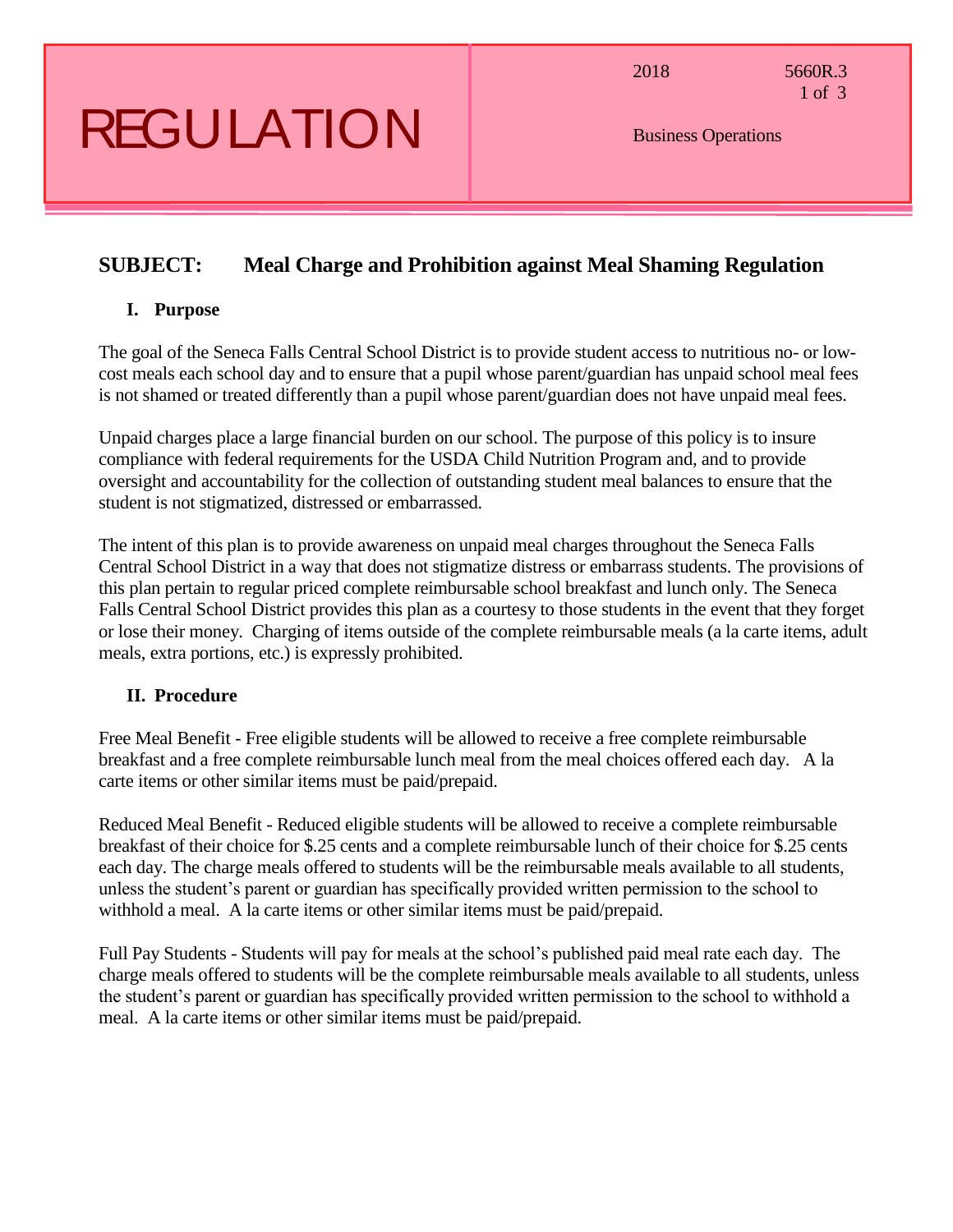### REGULATION

2018 5660R.3 2 of 3

Business Operations

#### **Ongoing Staff Training**:

- $\Box$  Staff will be trained annually and throughout the year as needed on the procedures for managing meal charges using the NYSED Webinar or the school's training program.
- $\Box$  Staff training includes ongoing eligibility certification for free or reduced price meals.

#### **Parent Notification:**

 $\Box$  Weekly emails will be sent to families that have an outstanding balance. The expectation is that the parent/guardian will pay the outstanding balance in cash, check or online (via My School Bucks). Students who have not supplied an email will have a letter sent home via the student.

#### **Parent Outreach**:

- $\Box$  Staff will communicate with parents/guardians when to determine eligibility for free or reduced price meals when there are outstanding meal charges.
- $\Box$  School staff will make two documented attempts to reach out to parents/guardians to complete a meal application in addition to the application and instructions provided in the school enrollment packet.
- $\Box$  School staff will contact the parent/guardian to offer assistance with completion of meal application to determine if there are other issues within the household causing the child to have insufficient funds, offering any other assistance that is appropriate.
- $\Box$  If the outstanding balance has not been paid within a reasonable time (after 2 weeks of emails from the school lunch office) the school's Social Worker or Guidance Counselor will contact the parent/guardian by phone to inform

#### **Minimizing Student Distress:**

- $\Box$  School will not publicly identify or stigmatize any student on the line or discuss any outstanding meal debt in the presence of any other students.
- $\Box$  Students who incur meal charges will not be required to wear a wristband or handstamp, or to do chores or work to pay for meals.
- $\Box$  Schools will not throw away a meal after it has been served because of the student's inability to pay for the meal or because of previous meal charges. If a student chooses to take an "extra"